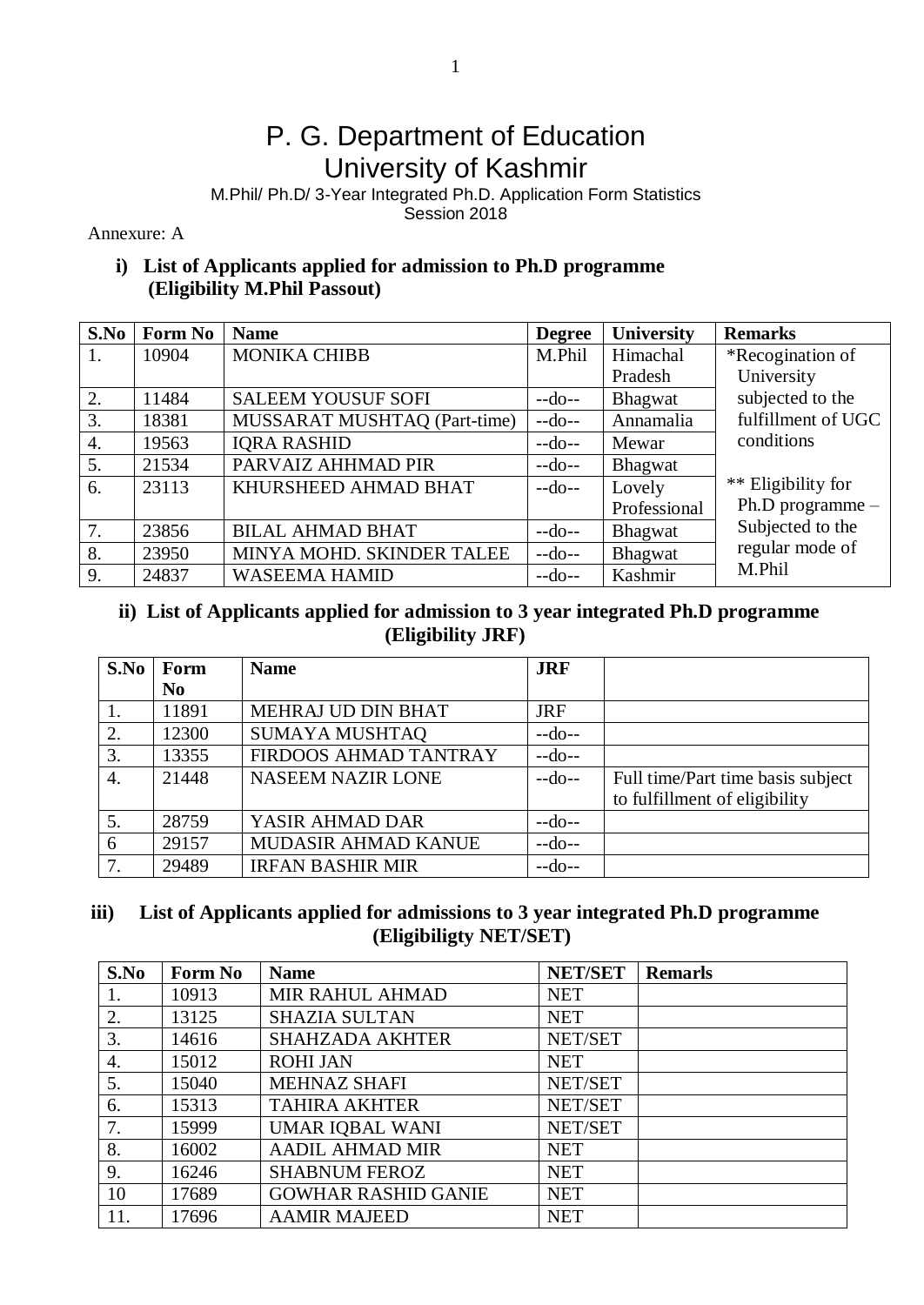| 12. | 17995 | <b>SYED QURAT UL AIN</b>  | <b>NET</b> |                                                           |
|-----|-------|---------------------------|------------|-----------------------------------------------------------|
| 13. | 18148 | <b>HUMERA LATIEF</b>      | <b>NET</b> |                                                           |
| 14. | 18229 | <b>ABIDA GULL</b>         | <b>NET</b> |                                                           |
| 15. | 18302 | MIR ZUBAIR UL HAQ         | NET/SET    |                                                           |
| 16. | 18736 | <b>MISBA GULZAR</b>       | NET/SET    |                                                           |
| 17. | 19073 | <b>ARIF MAHMOOD</b>       | <b>NET</b> |                                                           |
| 18. | 19268 | <b>ANJUM AKHTER</b>       | NET/SET    |                                                           |
| 19. | 19337 | <b>AASIFA AKHTER</b>      | <b>NET</b> |                                                           |
| 20. | 19418 | <b>SAYAR AHMAD LONE</b>   | <b>NET</b> |                                                           |
| 21. | 19730 | <b>FEROOZ AKRAM</b>       | <b>NET</b> |                                                           |
| 22. | 19764 | <b>RONAK BASHIR</b>       | <b>NET</b> |                                                           |
| 23. | 20388 | <b>MASTOORA HASSAN</b>    | <b>NET</b> |                                                           |
| 24. | 20440 | <b>SAJAD HUSSAIN KHAN</b> | <b>NET</b> | Part time basis subject to<br>fulfillment of eligibility  |
| 25. | 20964 | <b>ISHFAQ AHMAD BHAT</b>  | <b>NET</b> |                                                           |
| 26. | 21176 | MUDASUR AHMAD WANI        | NET/SET    |                                                           |
| 27. | 21235 | <b>TABINDA</b>            | <b>NET</b> |                                                           |
| 28. | 21311 | <b>KAISER HAMEED</b>      | <b>NET</b> |                                                           |
| 29. | 21371 | <b>SHAHNAZA SHAFI</b>     | <b>NET</b> |                                                           |
| 30. | 22429 | <b>MUKHTAR AHMED</b>      | <b>NET</b> |                                                           |
| 31. | 22807 | <b>NAZNEEN FATIMA</b>     | <b>NET</b> |                                                           |
|     | 23816 | FARHEENA MOHMAD BHAT      | <b>NET</b> |                                                           |
| 33. | 24018 | RUQAYA AHMAD              | <b>NET</b> |                                                           |
| 34. | 24421 | <b>SUMYRAH BASHIR</b>     | <b>NET</b> |                                                           |
| 35. | 25194 | MOHD RAMZAN BHAT          | <b>NET</b> |                                                           |
| 36. | 25310 | <b>NASREENA JAN</b>       | <b>NET</b> |                                                           |
| 37. | 25602 | AASIF MOHMMAD WAGAY       | <b>NET</b> |                                                           |
| 38. | 25637 | <b>TOWSEEF AHMAD BHAT</b> | <b>NET</b> |                                                           |
| 39. | 26079 | <b>RAFIA JAN</b>          | <b>NET</b> |                                                           |
| 40. | 26082 | <b>SAMEER AHMAD WANI</b>  | <b>NET</b> |                                                           |
| 41. | 26396 | <b>REYAZ AHMAD LONE</b>   | <b>NET</b> | Part time basis subject to<br>fulfillment of eligibility  |
| 42. | 26771 | <b>SAIMA MOHI-UD DIN</b>  | NET/SET    |                                                           |
| 43. | 27544 | AB QAYOOM GANAI           | <b>NET</b> |                                                           |
| 44. | 27766 | NAZIR AHMAD SHIEKH        | <b>NET</b> | Part time basis subject to<br>fulfillment of eligibility  |
| 45. | 28346 | <b>ISHFAQ AHMAD WANI</b>  | <b>NET</b> | Part time basis subject to<br>fulfillment of eligibility  |
| 46. | 28392 | <b>ASIF FAROOQ ZAI</b>    | <b>NET</b> |                                                           |
| 47. | 29041 | <b>KULSUMA NAZIR</b>      | NET/SET    |                                                           |
| 48. | 29184 | KHANDAY MUDSIR AHMAD      | NET/SET    |                                                           |
| 49. | 29221 | <b>HEEMA PARVEEN</b>      | NET/SET    |                                                           |
| 50. | 29277 | <b>ASHAK HUSSAIN DAR</b>  | <b>NET</b> |                                                           |
| 51. | 29359 | PEERZADA IRSHAD AHMAD     | <b>NET</b> |                                                           |
| 52. | 29479 | <b>RYHANA NAZIR</b>       | <b>NET</b> |                                                           |
| 53. | 11484 | <b>SALEEM YOUSUF SOFI</b> | <b>NET</b> | Reflected at S.No 2 (i)<br>above M.Phil pass<br>candidate |
|     |       |                           |            |                                                           |